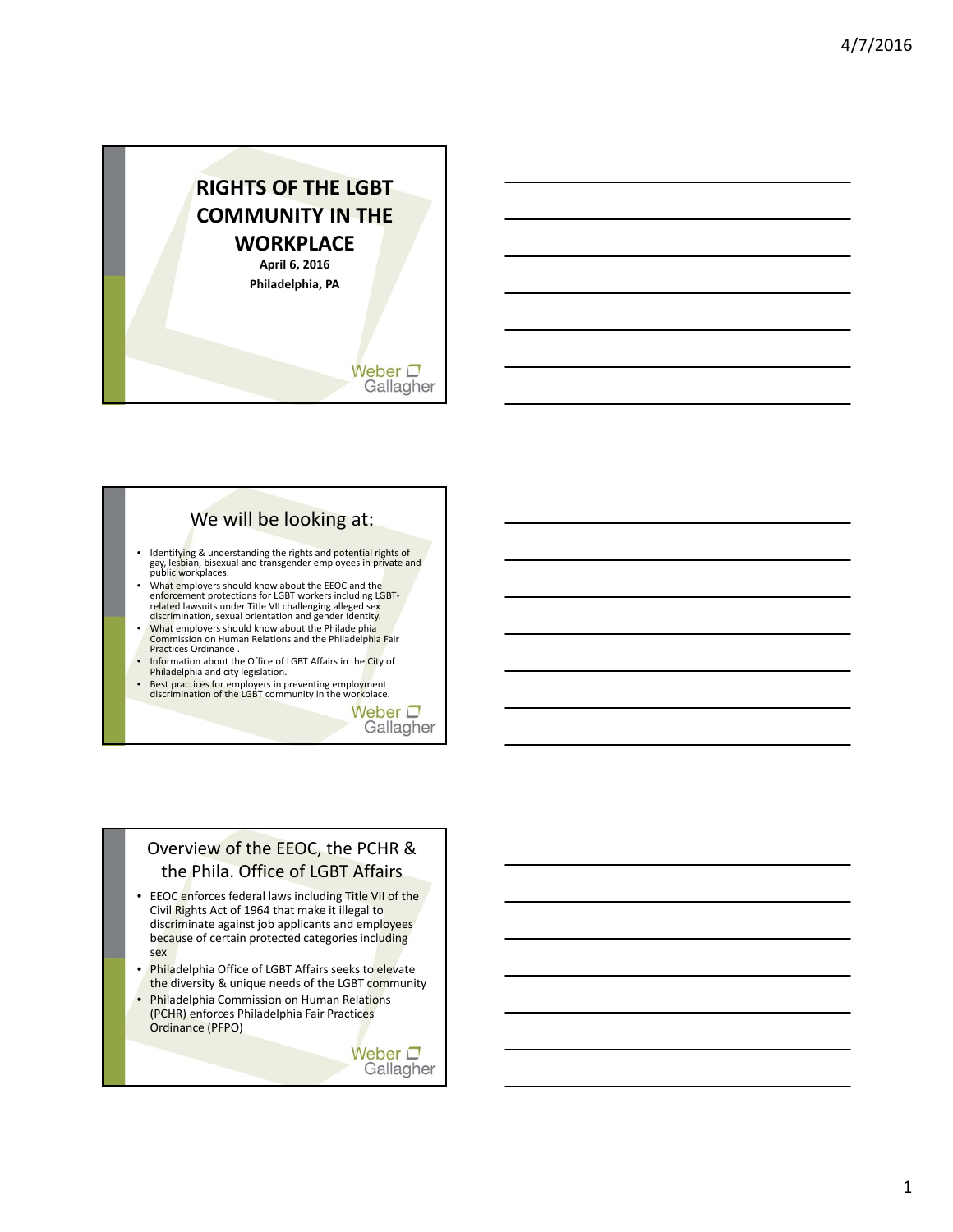# DEFINITIONS\*

- Gender Identity One's internal sense of being male, female, neither of these, both, or other gender(s).
- Gender Expression The physical manifestation of one's ge<mark>nder</mark> identity through clothing, hairstyle, voice, body shape, etc.<br>(<mark>typica</mark>lly referred to as masculine or feminine).
- Sexual Orientation A person's physical, romantic, emotional, aesthetic and/or other form of attraction to others.

\*Source: Trans Student Educational Resources

Weber  $\square$ Gallagher

# DEFINITIONS\*

- Transgender Encompassing term of many gender identities of those who do not identify or exclusively identify with their sex assigned at birth.
- Cisgender Term for someone who exclusively identifies as their sex assigned at birth.
- **Transition** A person's process of developing and assuming a gender expression to match their gender identity. Can include: coming out to one's family, friends and/or co-workers; changing one's name and/or sex on legal documents; hormone therapy; and possibly some form of surgery.

\*Source: Trans Student Educational Resources

#### Weber  $\square$ Gallagher

## **STATISTICS**

- D.C. Office of Human Rights (OHR) conducted resume testing among District of Columbia employers in 2015, which was the first government-run testing project in the nation to analyze how employers respond to resumes from applicants perceived as transgender compared with resumes of applicants perceived as cisgender.
- According to the OHR, the findings showed employers frequently offered interviews to less qualified applicants perceived as cisgender over more qualified applicants perceived as transgender.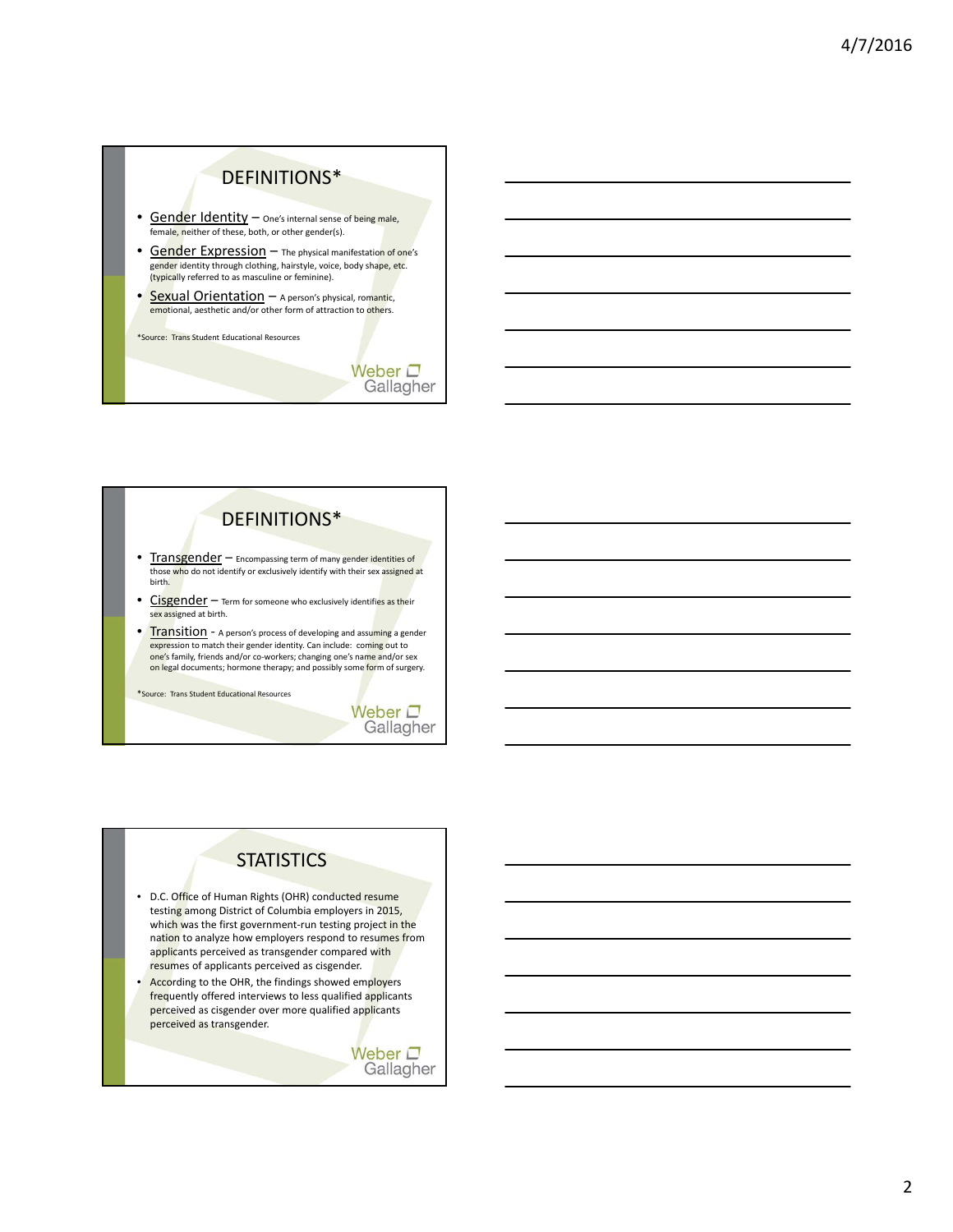## Title VII of the Civil Rights Act

- Sex discrimination provisions
- Whether Title VII explicitly includes sexual orientation or gender identity
- Transgender Status (*Macy v. Dept. of Justice, EEOC Appeal No. 0120120821, 4/20/12)*
- Sexual Orientation (*David Baldwin v. Dep't of Transportation, EEOC Appeal No. 0120133080, 7/15/15)*

Weber  $\square$ Gallagher

# Title VII of the Civil Rights Act EEOC Total LGBT Charges • FY 2013 Total LGBT =  $765*$ • FY 2014 Total LGBT =  $1,093$ • FY 2015 Total LGBT =  $603**$ \*1/1/13‐9/30/13 \*\* 10/1/14‐3/31/15

Weber  $\square$ Gallagher

## LGBT‐RELATED LAWSUITS UNDER TITLE VII

The EEOC has filed LGBT‐related lawsuits under Title VII challenging alleged sex discrimination.

EEOC Private Sector Litigation in 2016

- EEOC v. Scott Medical Health Center, P.C. (U.S. District Court for Western District of PA)<br>• EEOC v. Pallet Companies, d/b/a IFCO Systems NA (U.S. District Court for <mark>Distri</mark>ct of<br>Maryland)
- EEOC Private Sector Litigation prior to 2016
- 
- EEOC v. Deluxe Financial Services Corp. (Minnesota, 2015)<br>• EEOC v. Lakeland Eye Clinic (Florida, 2014)<br>• EEOC v. R.G. & G.R. Harris Funeral Homes (Michigan, 2014)<br>• EEOC v. Boh Bros. Constr. Co. LLC (5<sup>th</sup> Circuit, 2011
- 

Weber  $\square$ Gallagher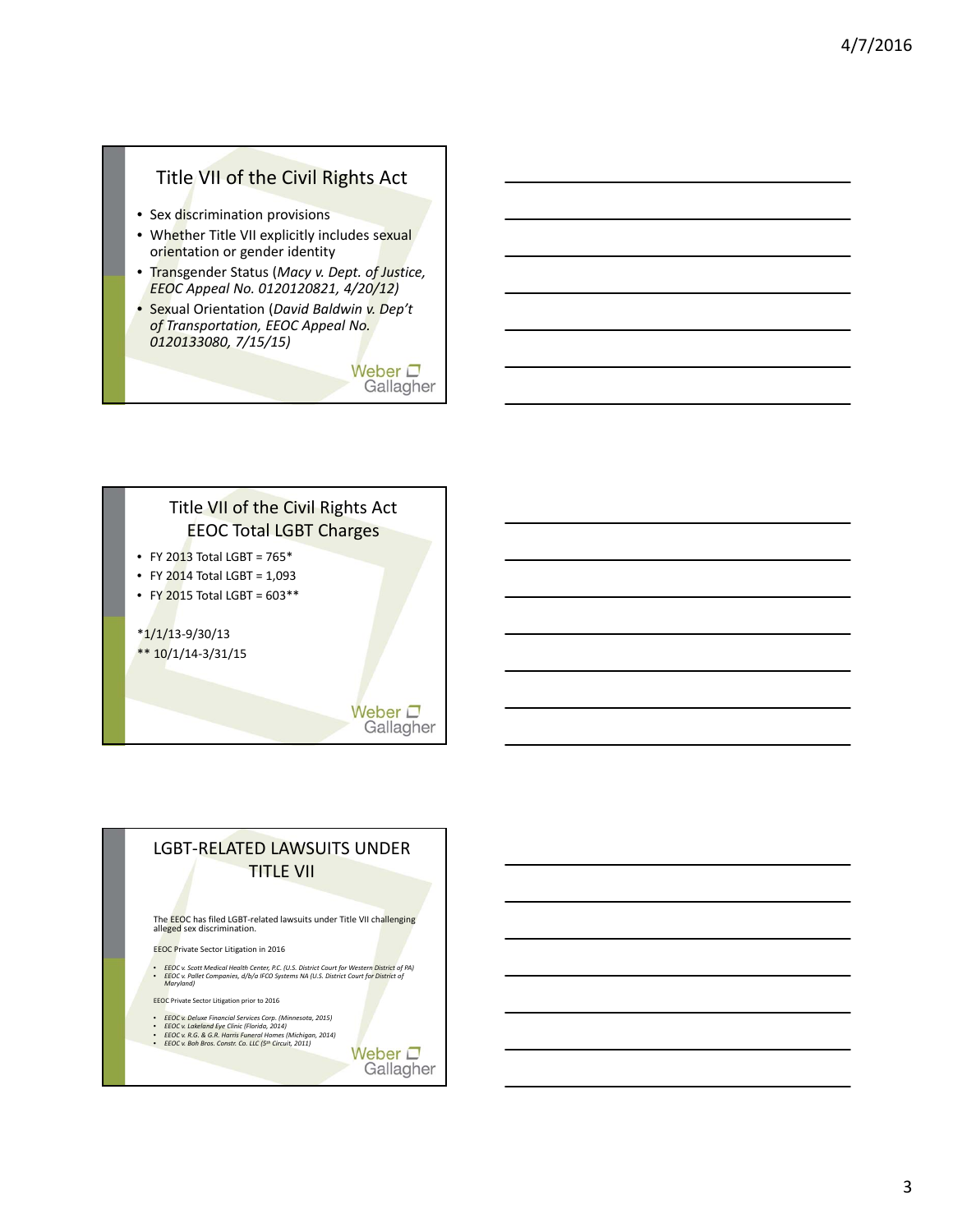